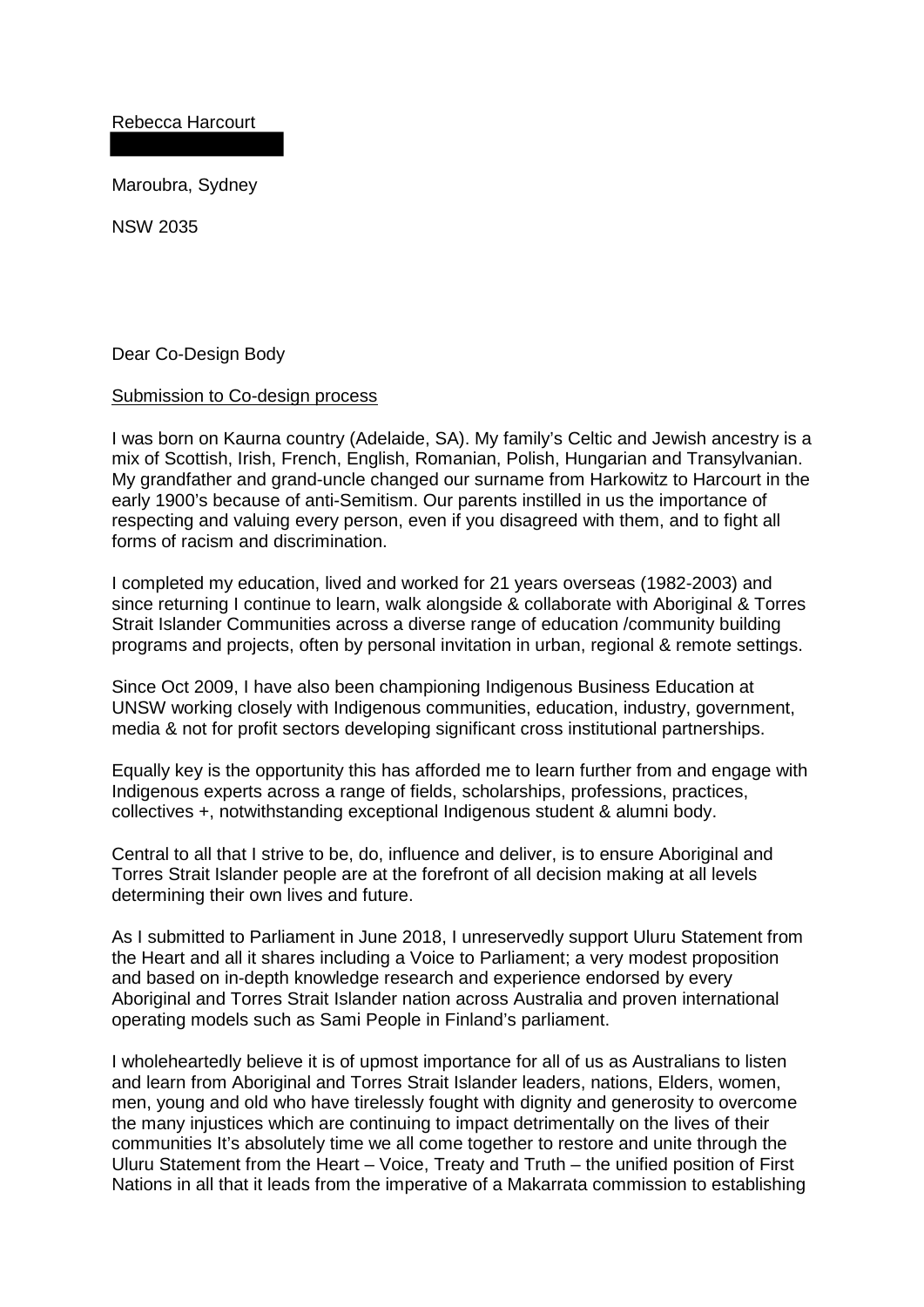a Voice to parliament so its Aboriginal and Torres Strait Islanders peoples who design and share way forward to restore harmony for all-

Below I have shared my thoughts and experience on the healing offered by knowing and tracing our family trees, such as led by a number of Aboriginal Elders I know incredibly well, am proud and honoured to call Aunty\*.

I believe the depth and impact in Nation Building across Australia through listening and introducing all the recommendations the Uluru Statement from the Heart – Voice, Treaty and Truth – is both exceptionally profound and urgent necessity for all of us and has huge support across the Country we call Australia.

Family Trees can help shape and draw us, together.

Imbuing a deeper inner knowing connecting us with who has come before us and who will follow.

As we piece and weave our stories together it helps connect us with ourselves. Instil in us our subtleties, nuances and unique characteristics recognised across the generations.

Questions of who makes us, informs us.

In our words, true to our identities and culture(s) our experiences, our humanity, creates determination, strength, resilience, willing us to go on.

We can draw strength from piecing together the puzzles, some fractured, some broken, others shining lights providing links to the whole, propelling us onwards.

Unfinished business is when our make- up has been tampered with by others determining our history, often through lenses which are misleading, misjudged, dismissive and unrecorded.

There is a deep longing to draw on our own stories to lay foundations through our eyes, hearts and souls.

Uncover seeds sown in previous generations to be galvanised as we navigate our own paths.

With energy and love Aunties such as Aunty Ali Golding\* and Aunty Olga Collis McNespie\* are steering a future for their families and their people, sacred places of belongings, connections rekindled across generations so they can rejoice and prosper. And recover from historic wrong doings ignorance and untruths which have displaced so many imposing irrepressible harm.

Through sharing their family stories so many Aboriginal people especially women: grandmothers, mothers, aunties, daughters, sisters are embedding further the wisdom they have drawn on from the generations before them: strong in their culture and lives. In honouring our interconnectedness across time place and spirit digging deep with courage, generosity and love for all. #BecauseofHerWeCan